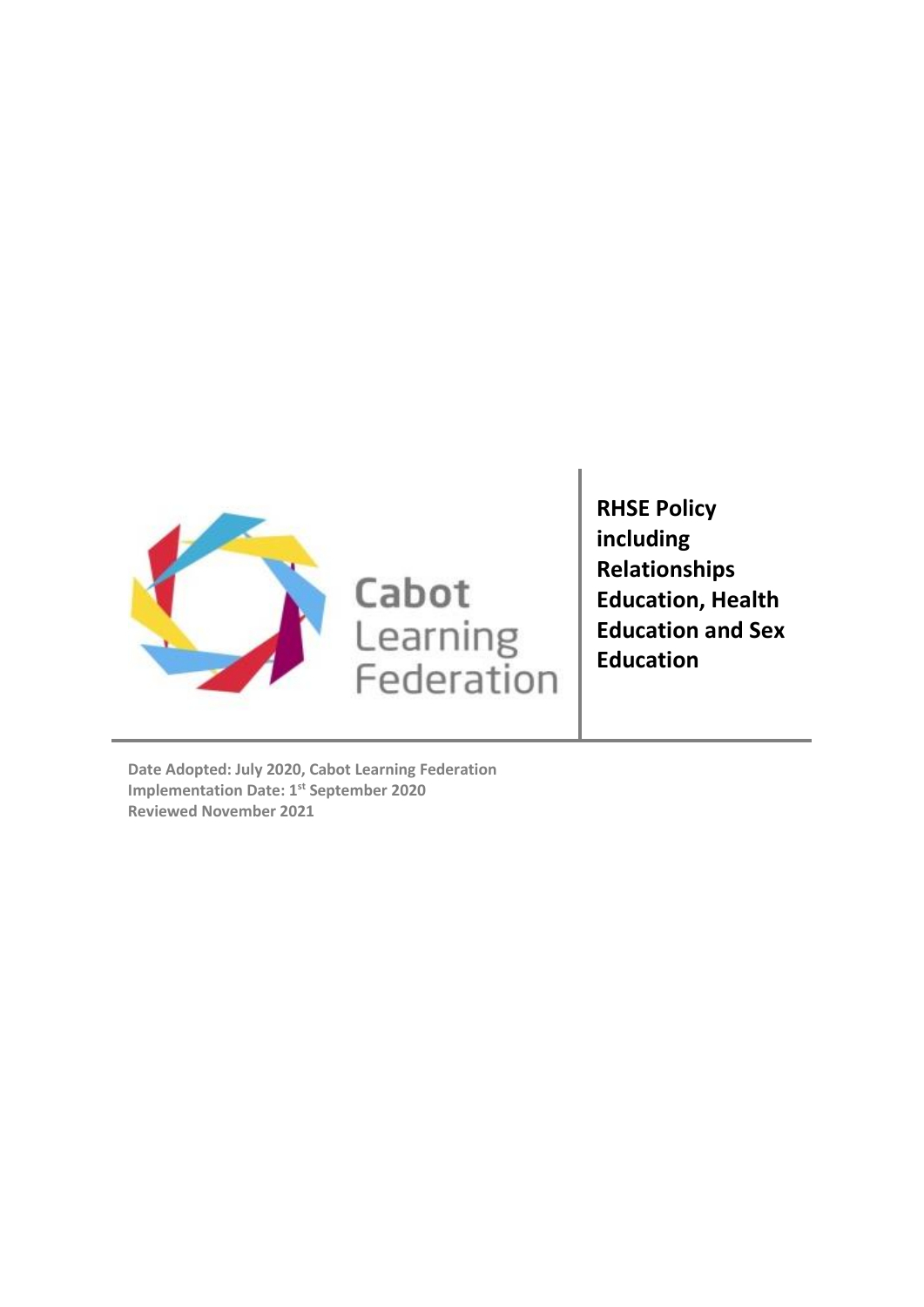

# **History of most recent Policy changes**

| <b>Date</b>      | Page                                            | <b>Change</b>                                                                     | Origin of Change e.g. TU request,<br><b>Change in legislation</b>                                                                                                         |
|------------------|-------------------------------------------------|-----------------------------------------------------------------------------------|---------------------------------------------------------------------------------------------------------------------------------------------------------------------------|
| Date             | E.g.<br>Whole<br>Document                       | Detail of change                                                                  | Reason for change                                                                                                                                                         |
| 14 July 2020     | Whole<br>Document                               | <b>Creation of Policy</b>                                                         | In line with new RHSE legislation<br>2020.                                                                                                                                |
| October 2020     | Whole<br>document                               | Review of final board approved policy                                             | Consultation with families - during<br>Term 1 2020                                                                                                                        |
| November<br>2021 | <b>Minor</b><br><b>Edits and</b><br><b>EQIA</b> | Reflecting feedback from BBA<br>consultation and other local academy<br>feedback. | Updates to reflect the consultation<br>as part of annual review cycle<br>Referencing the guidance relating to<br>three terms before leaving students<br>need for content. |
|                  |                                                 |                                                                                   |                                                                                                                                                                           |
|                  |                                                 |                                                                                   |                                                                                                                                                                           |
|                  |                                                 |                                                                                   |                                                                                                                                                                           |
|                  |                                                 |                                                                                   |                                                                                                                                                                           |
|                  |                                                 |                                                                                   |                                                                                                                                                                           |
|                  |                                                 |                                                                                   |                                                                                                                                                                           |
|                  |                                                 |                                                                                   |                                                                                                                                                                           |
|                  |                                                 |                                                                                   |                                                                                                                                                                           |
|                  |                                                 |                                                                                   |                                                                                                                                                                           |
|                  |                                                 |                                                                                   |                                                                                                                                                                           |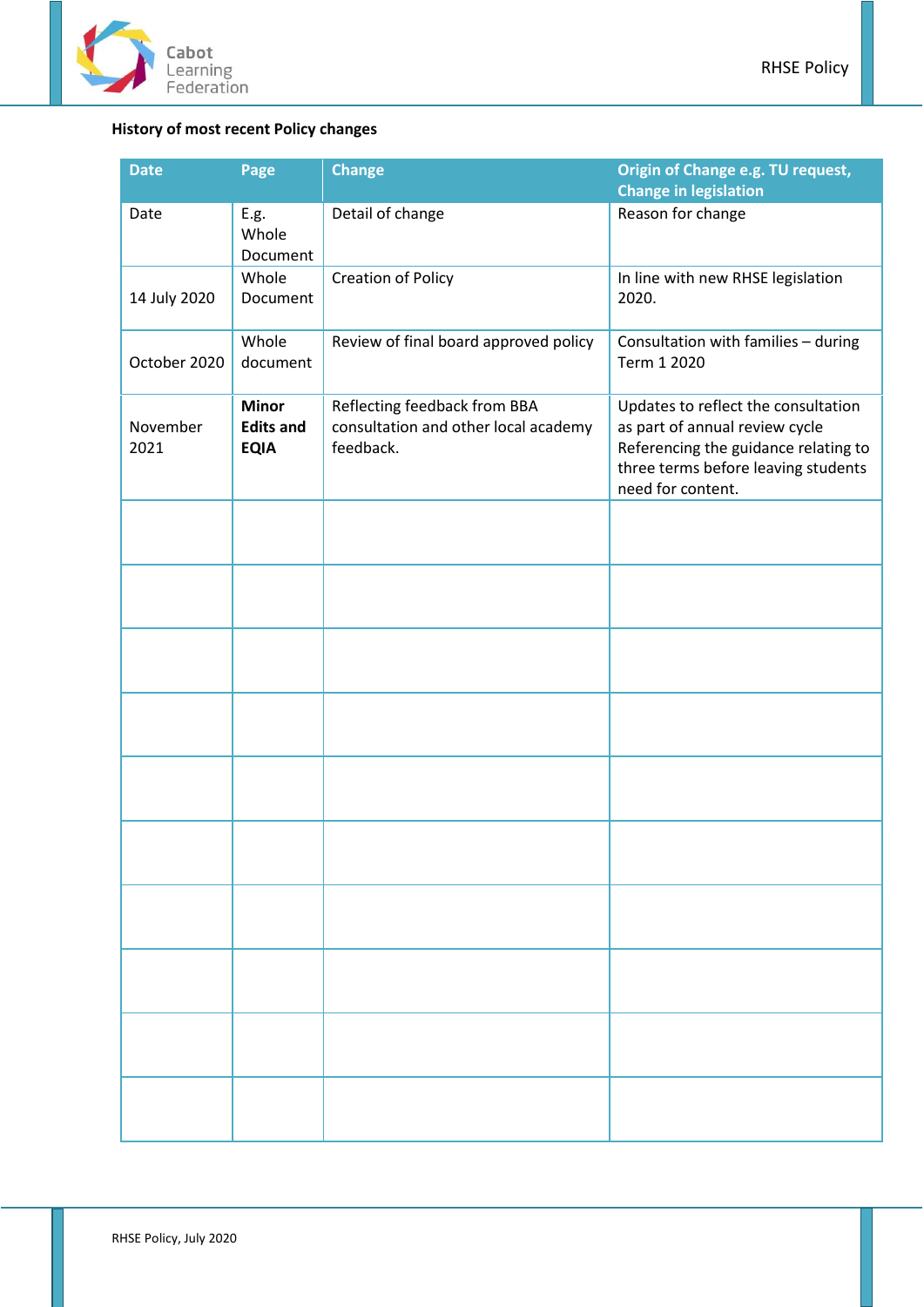

# <span id="page-2-0"></span>**Contents**

| 1              |                                                                                    |  |  |
|----------------|------------------------------------------------------------------------------------|--|--|
| $\overline{2}$ |                                                                                    |  |  |
| 3              |                                                                                    |  |  |
| 4              | Health Education including substance education, mental health education and safety |  |  |
|                |                                                                                    |  |  |
|                |                                                                                    |  |  |
|                |                                                                                    |  |  |
|                |                                                                                    |  |  |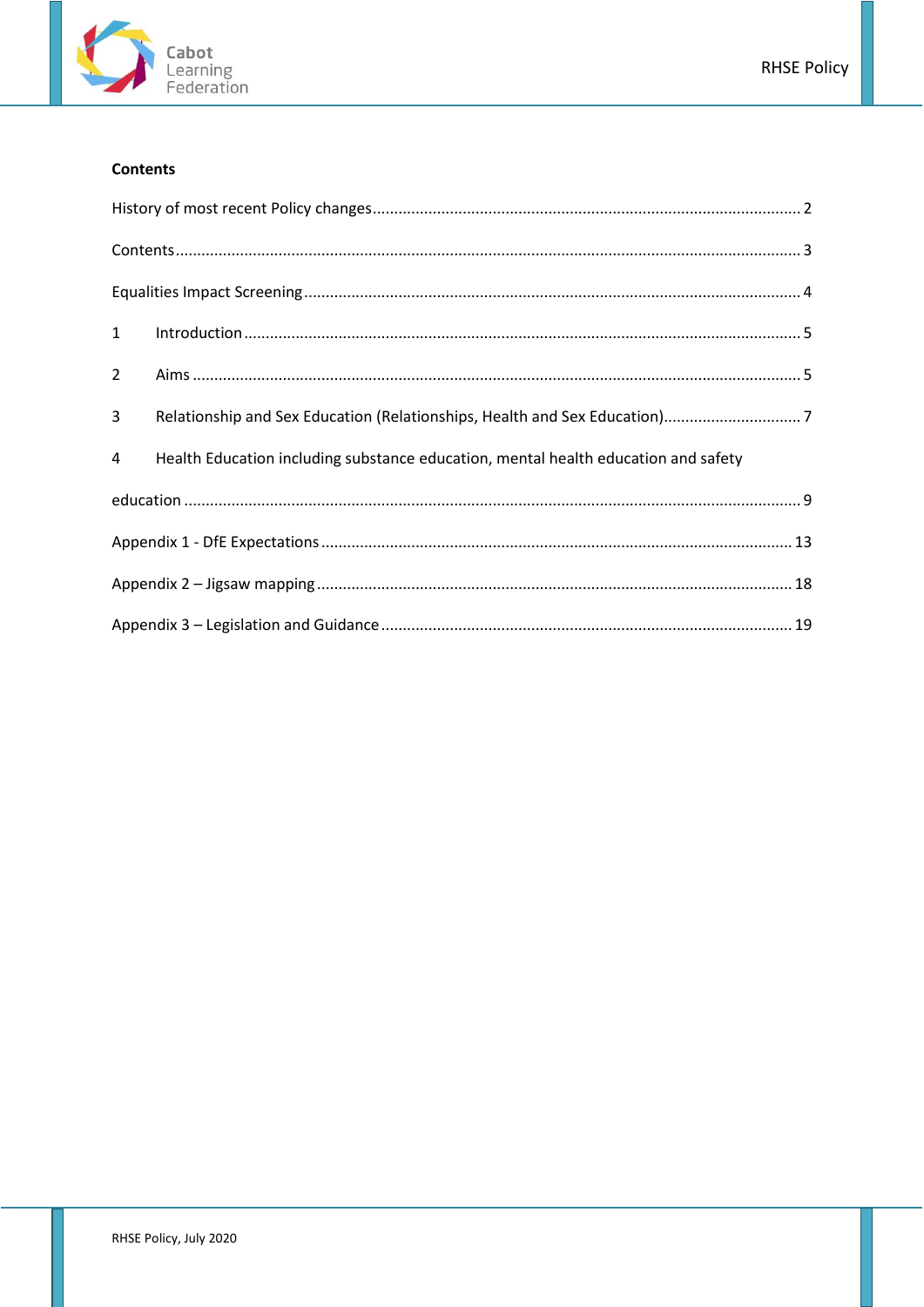

# <span id="page-3-0"></span>**Equalities Impact Screening**

| Date of screening: 7.7.20                                                                             |                  |                  |                   |                              |                             |                                                                                                             |
|-------------------------------------------------------------------------------------------------------|------------------|------------------|-------------------|------------------------------|-----------------------------|-------------------------------------------------------------------------------------------------------------|
| Name of person completing screening: Susie Weaver in consultation with Aisha Thomas (RESG)            |                  |                  |                   |                              |                             |                                                                                                             |
|                                                                                                       | Does this policy |                  |                   |                              | What is the expected impact | <b>Notes</b>                                                                                                |
|                                                                                                       | have the         |                  |                   | of this policy on any of the |                             |                                                                                                             |
|                                                                                                       | potential to     |                  | identified groups |                              |                             |                                                                                                             |
|                                                                                                       |                  | impact on people |                   |                              |                             |                                                                                                             |
|                                                                                                       | in any of the    |                  |                   |                              |                             |                                                                                                             |
|                                                                                                       | identified       |                  |                   |                              |                             |                                                                                                             |
|                                                                                                       | groups?          |                  |                   |                              |                             |                                                                                                             |
|                                                                                                       | Yes              | <b>No</b>        | Positive          | Neutral                      | Negative                    |                                                                                                             |
| Age                                                                                                   | $\checkmark$     |                  | ✓                 |                              |                             |                                                                                                             |
| <b>Disability</b>                                                                                     | $\checkmark$     |                  | $\checkmark$      |                              |                             |                                                                                                             |
| <b>Gender</b><br><b>Reassignment</b>                                                                  | $\checkmark$     |                  | ✓                 |                              |                             |                                                                                                             |
| <b>Race or</b>                                                                                        | $\checkmark$     |                  | $\sqrt{}$         |                              |                             | Consultation will be essential                                                                              |
| <b>Ethnicity</b>                                                                                      |                  |                  |                   |                              |                             | for all groups, and we will be                                                                              |
|                                                                                                       |                  |                  |                   |                              |                             | working closely with families                                                                               |
|                                                                                                       |                  |                  |                   |                              |                             | to ensure the policy and the                                                                                |
|                                                                                                       |                  |                  |                   |                              |                             | approach is understood, in                                                                                  |
|                                                                                                       |                  |                  |                   |                              |                             | line with the expectations                                                                                  |
|                                                                                                       |                  |                  |                   |                              |                             | and legislation.                                                                                            |
| <b>Religion or</b>                                                                                    | ✓                |                  | ✓                 |                              |                             |                                                                                                             |
| <b>Belief</b>                                                                                         |                  |                  |                   |                              |                             |                                                                                                             |
| <b>Marriage</b>                                                                                       | ✓                |                  | ✓                 |                              |                             |                                                                                                             |
| Pregnancy/<br><b>Maternity</b>                                                                        | $\checkmark$     |                  | $\checkmark$      |                              |                             |                                                                                                             |
| <b>Sex</b>                                                                                            | $\checkmark$     |                  | ✓                 |                              |                             |                                                                                                             |
| <b>Sexual</b>                                                                                         | $\checkmark$     |                  | $\checkmark$      |                              |                             |                                                                                                             |
| <b>Orientation</b>                                                                                    |                  |                  |                   |                              |                             |                                                                                                             |
| Carers / in-care                                                                                      | $\checkmark$     |                  | $\checkmark$      |                              |                             |                                                                                                             |
|                                                                                                       |                  |                  |                   |                              |                             | The policy should be overall positive for all groups within the EDI protected characteristics, as this is a |
| policy which aims to further strengthen the equalities and diversity awareness.                       |                  |                  |                   |                              |                             |                                                                                                             |
| Should the policy have a Full Equalities Impact Assessment? No - essential legislation means that the |                  |                  |                   |                              |                             |                                                                                                             |
| outcomes of a full impact assessment will be in-line with the proposed actions to move from policy to |                  |                  |                   |                              |                             |                                                                                                             |
|                                                                                                       |                  |                  |                   |                              |                             | inglamentation. Due to the new legislation we will outematically be engaging with further training          |

implementation. Due to the new legislation we will automatically be engaging with further training and consultation and partnership with families, communities and the engagement with the workforce.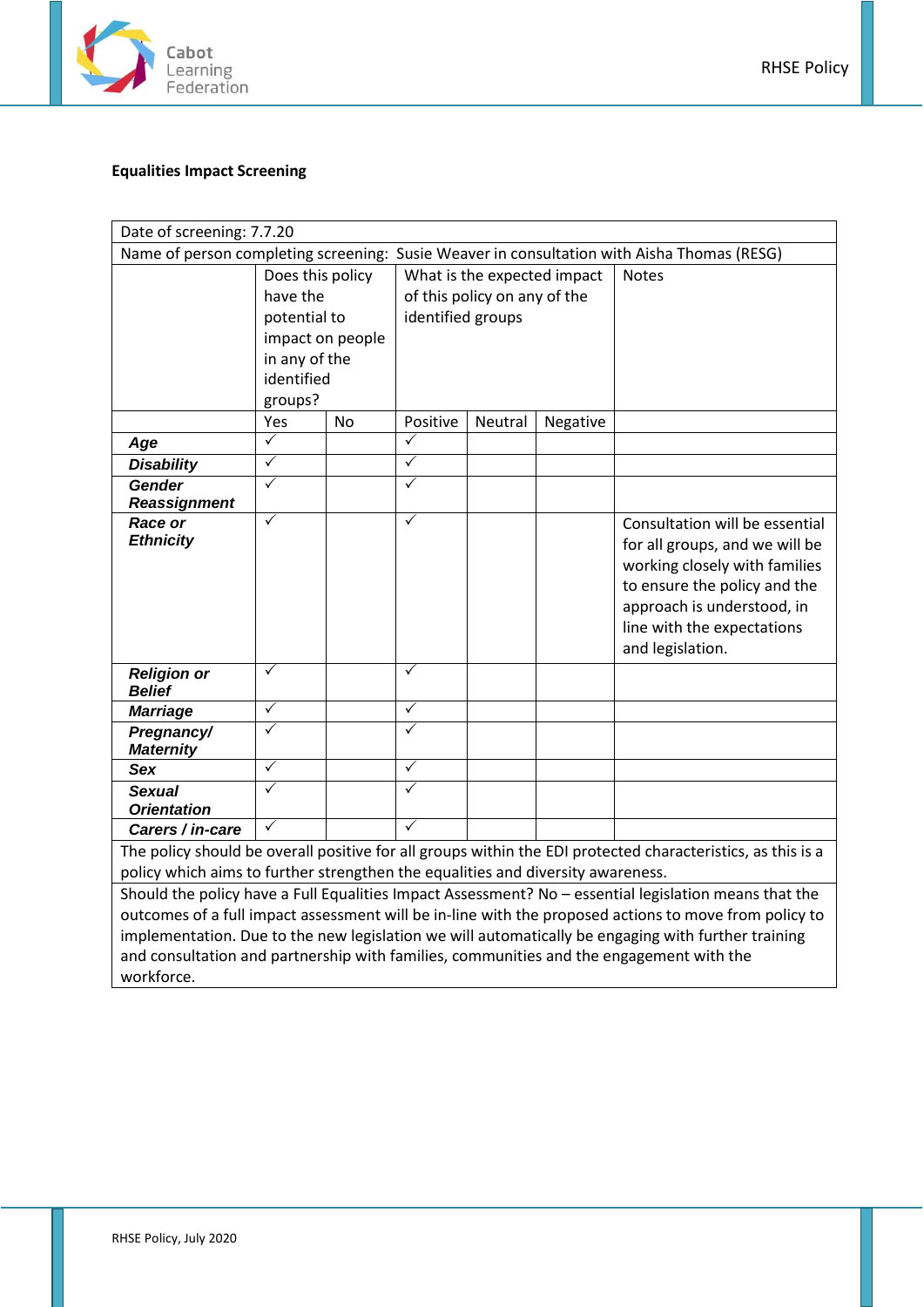

#### <span id="page-4-0"></span>**1 Introduction**

- All schools must provide a curriculum that is broadly based, balanced and meets the needs of  $1.1$ all pupils. Under section 78 of the Education Act 2002 and the Academies Act 2010, a PSHE curriculum:
	- Promotes the spiritual, moral, cultural, mental and physical development of pupils at the school and of society
	- Prepares pupils at the school for the opportunities, responsibilities and experiences of later life.
- $1.2$ An amendment to the Children and Social Work Act 2017 made **Relationships and Health Education** at primary; and Relationships, Sex, and Health Education at secondary, statutory subjects. The DfE guidance on Relationships, Health and Sex Education for governing bodies can be seen [here.](https://assets.publishing.service.gov.uk/government/uploads/system/uploads/attachment_data/file/805781/Relationships_Education__Relationships_and_Sex_Education__RSE__and_Health_Education.pdf) **This will become active from September 2020.**
- $1.3$ **This policy is also underpinned by a range of other legislation and guidance – please see appendix 1 for a full list and links to the additional documentation.**

#### <span id="page-4-1"></span>**2 Aims**

- $2.1$ The aims of the policy are:
	- To provide pupils with the knowledge, understanding, attitudes, values and skills they need in order to reach their potential as individuals and within the community, and to make sense and meaning of themselves and their world, to gain a sense of self, sense of place and develop self-agency to enable them to make positive choices in life and their community.
	- To enable pupils to be healthy, safe and informed young people, who can make positive life choices and prepare for the physical and emotional changes they will encounter as they grown into young adults.
- $2.2$ Pupils take part in a variety of learning opportunities across and beyond the curriculum, contributing fully to the life of their school and communities and being active citizens. In doing so they learn to recognise their own worth, work well with others, and form positive relationships, and become increasingly responsible for their own learning. They reflect on their experiences and understand how they are developing personally and socially, tackling many of the spiritual, moral, social and cultural issues that are part of growing up. They become aware of their own feelings and the feelings of others. They also develop their own opinions and values, and recognise that the opinions and values of others may be different from theirs.
- 2.3 They learn to understand and respect our common humanity; diversity and differences so that they can go on to form the effective, fulfilling relationships that are an essential part of life and learning.
- $2.4$ The Cabot Learning Federation is committed to, recognises, and celebrates diversity, including that which exists within our pupil and staff populations and the communities we serve. We are committed to advancing equal opportunities for all and eliminating discrimination on any basis,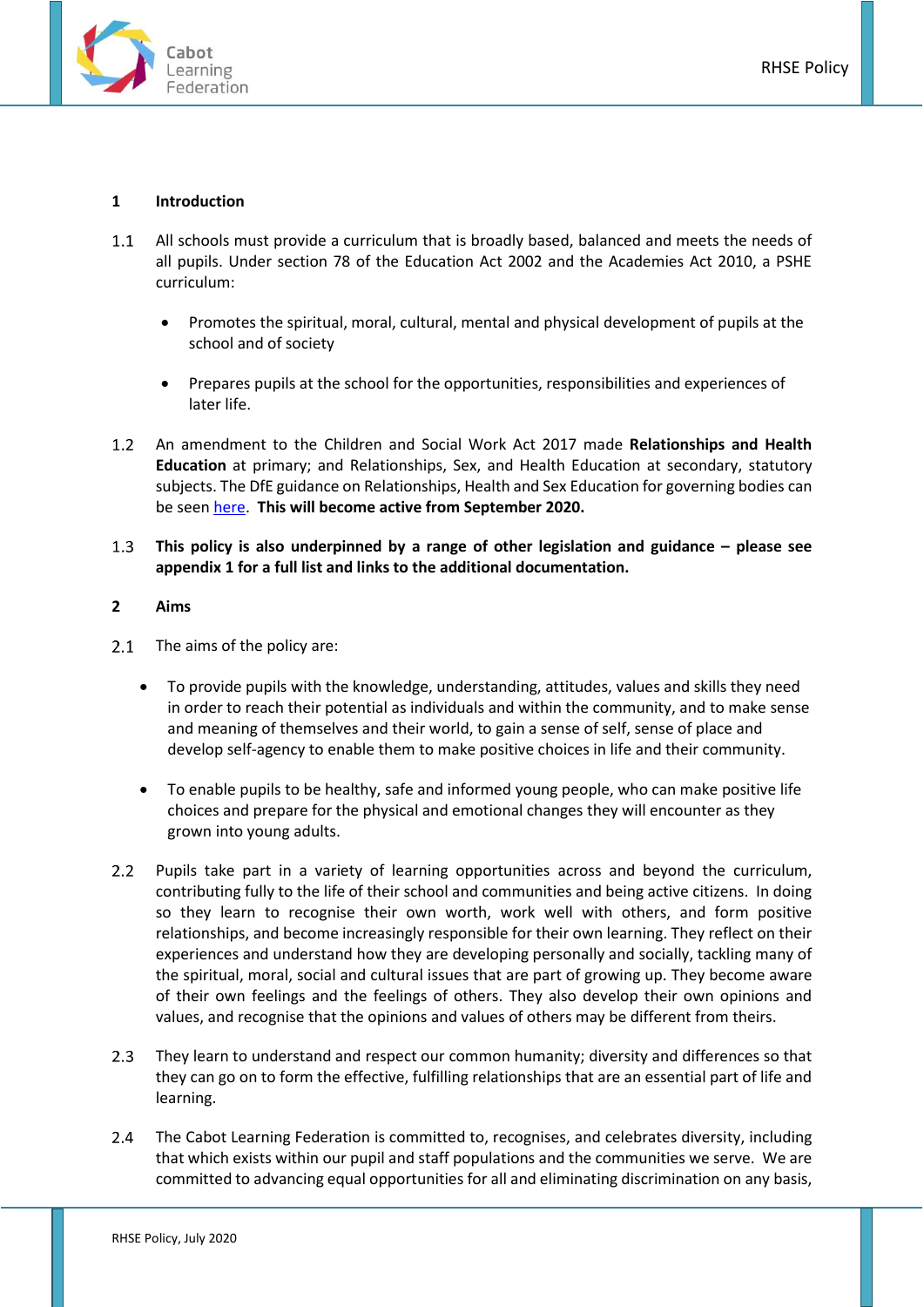

including age, disability, gender reassignment, marriage and civil partnership, pregnancy and maternity, religion or belief, sex and sexual orientation (defined as Protected Characteristics) so that equality, diversity and inclusion (EDI) underpin all we do. In relation to the enactment of this policy, this commitment and celebration of diversity will include:

- Develop an understanding of, recognise and respect a range of family groups, including marriage, civil partnerships including same sex relationships, long term partnerships, single parent families and fostered and adopted families.
- Respect our culturally and socially diverse communities and challenge any prejudice and discrimination when it occurs, in line with our HEART values across the trust.
- Understand the democratic process that protects individual liberty.
- $2.5$ In our school we choose to deliver Personal, Social, Health Education using Jigsaw. This is a mindful approach to PSHE. This is supplemented with additional resources where appropriate. At Bristol Metropolitan Academy we use Jigsaw, or the PSHE Association framework.

#### $2.6$ Jigsaw

| <b>Term</b> | <b>Puzzle name</b>        | Content                                                                                                                               |
|-------------|---------------------------|---------------------------------------------------------------------------------------------------------------------------------------|
| Autumn 1:   | <b>Healthy Me</b>         | Includes drugs and alcohol education, self-esteem and<br>confidence as well as healthy lifestyle choices (on and off line)            |
| Autumn 2:   | Being Me in My<br>World   | Includes understanding my own identity and how I fit well in<br>the class, school and global community. Jigsaw Charter<br>established |
| Spring 1:   | Celebrating<br>Difference | Includes anti-bullying (cyber and homophobic bullying<br>included) and understanding difference, Equality Act                         |
| Spring 2:   | Dreams and Goals          | Includes goal-setting, aspirations, who do I want to become<br>and what would I like to do for work and to contribute to<br>society   |
| Summer 1:   | Relationships             | Includes understanding friendship, family and other<br>relationships, conflict resolution and communication skills                    |
| Summer 2:   | <b>Changing Me</b>        | Includes Sex and Relationship Education in the context of<br>looking at and managing change                                           |

This order of delivery above is subject to change.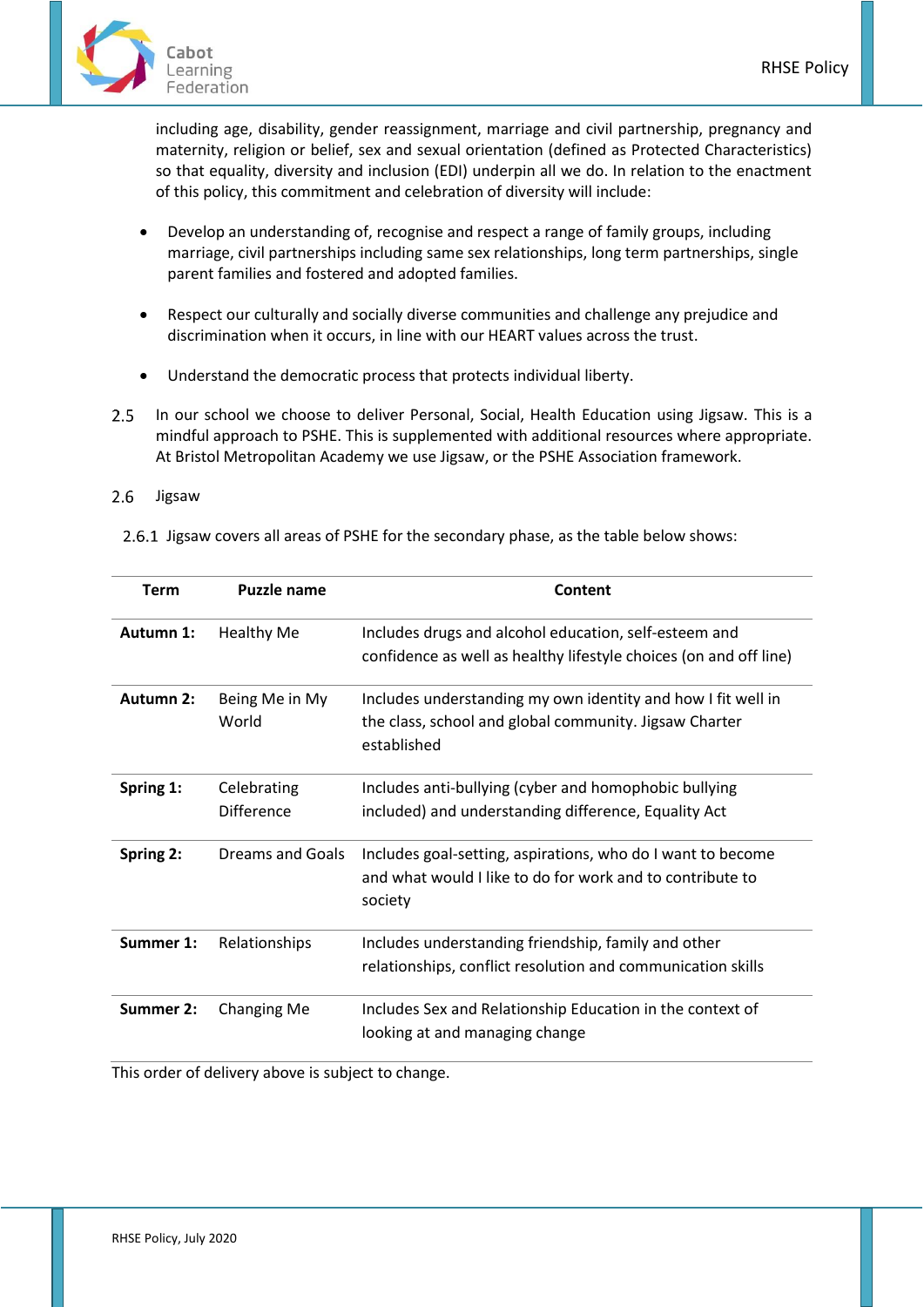

### <span id="page-6-0"></span>**3 Relationship and Sex Education (Relationships, Health and Sex Education)**

#### $3.1$ Definition:

- From September 2020, Relationships and Sex Education is compulsory as set out in the DfE Guidance (2019). This guidance also sets out both the rights of parents/carers to withdraw pupils from sex education (but not Relationships or Health education) and the process that Head Teachers should follow in considering a request from a parent/carer. Parents have the right to request that their child be withdrawn from some or all of the sex education delivered as part of the statutory RSE curriculum.
- Effective Relationships, Health and Sex Education can make a significant contribution to the development of the personal skills needed by pupils if they are to establish and maintain relationships. It also enables children and young people to make responsible and informed decisions about their health and well-being.
- $3.2$ Compulsory aspects of Relationships, Sex and Health Education.
	- End of secondary expectations and curriculum content is given in the Relationships Education, Relationships and Sex Education, and Health Education DfE guidance (2019). These are available in Appendix 1.
	- 3.2.2 The sex education contained in National Curriculum science (Key Stages 1-4) is compulsory.
		- 'All children, including those who develop earlier than average, need to know about puberty before they experience the onset of physical changes' (1.13)
		- Children should learn 'how a baby is conceived and born' before they leave primary school (1.16)
	- 3.2.3 RHSE plays a very important part in fulfilling the statutory duties all schools have to meet. RHSE helps children understand the difference between safe and abusive relationships and equips them with the skills to get help if they need it. It also teaches them about the importance of a healthy lifestyle and positive mental health, about online and off line safety. Schools have responsibilities for safeguarding and a legal duty to promote pupil well-being (Education and Inspections Act 2006 Section 38).
		- RHSE is an important part of Personal, Social, Health Education (PSHE) (DfE, 2014).
		- When any school provides RSHE they must have regard to the Secretary of States guidance; this is a statutory duty. Ofsted will evaluate how schools help to ensure a healthy lifestyle for their children (Ofsted, 2019, Education Inspection Framework Para 28).
	- 3.2.4 RHSE has clear links with other school policies aimed at promoting pupils' spiritual, moral, social and cultural development, including:
		- Anti-Bullying Policy
		- Ready to Learn (Behaviour Policy)
		- Equality Diversity and Inclusion Statement
		- Equality Policy
		- Health and Safety Policy
		- Online Safety Policy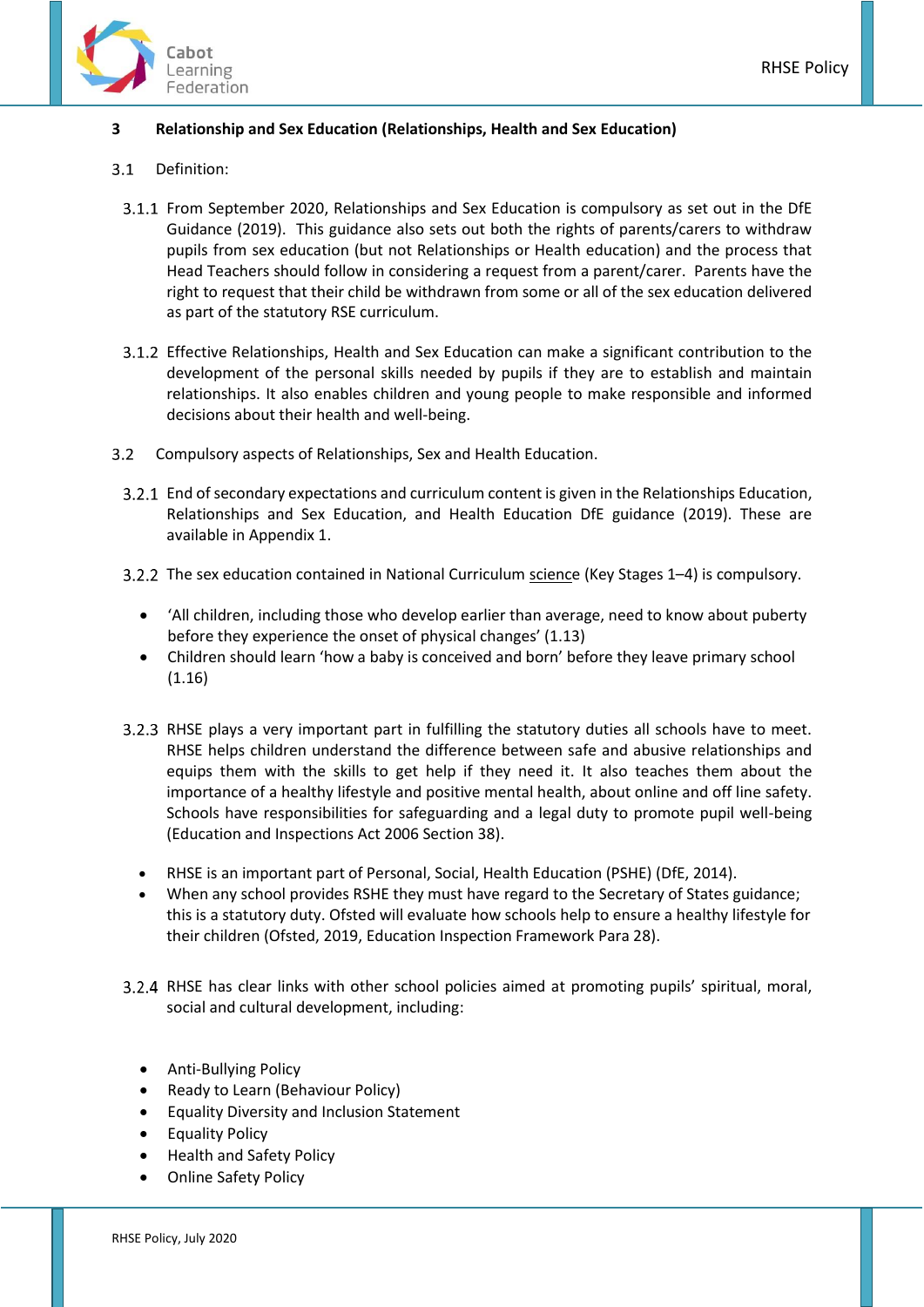- Safeguarding Policy
- Special Educational Needs Policy
- The role of the Principal, Academy Council and CLF Board
	- 3.3.1 It is the responsibility of the CLF board to ensure that as well as fulfilling their legal obligations, the boards should also make sure that:
		- all pupils make progress in achieving the expected educational outcomes in regard to RHSE;
		- RHSE is well led, effectively managed and well planned;
		- the quality of RHSE provision is subject to regular and effective self-evaluation;
		- teaching is delivered in ways that are accessible to all pupils with SEND;
		- clear information is provided for parents and carers on the subject content and the right to request that their child is withdrawn; and,
		- the subjects are resourced, staffed and timetabled in a way that ensures that the school can fulfil its legal obligations
		- Monitor the RHSE policy on an annual basis
	- The Principal liaises with external agencies regarding the school RHSE programme and ensures that all adults who work with children on these issues are aware of the school policy, and that they work within this framework. The Principal monitors this policy on a regular basis and reports to the Academy Council, when requested, on the effectiveness of the policy. Parents have been consulted on the RHSE policy into practice and provision and have the opportunity to express their views.
- $3.4$ Equalities
	- The Equality Act 2010 determines the way the curriculum is delivered, as schools and other education providers must ensure that issues are taught in a way that does not subject pupils to discrimination, and in a way which supports a clear understanding of the protected characteristics under the Equalities Act 2010. Schools have a duty under the Equality Act to ensure that teaching is accessible to all children and young people, including, when thinking specifically about Relationships, those who are lesbian, gay, bisexual and transgender (LGBT). Inclusive RHSE will foster good relations between pupils, tackle all types of prejudice and promote understanding and respect. The Department for Education has produced advice on The Equality Act 2010 and schools (DfE, 2014b).
	- 3.4.2 Schools have a legal duty to promote equality (Equality Act, 2010) and to combat bullying (Education Act, 2006) (which includes homophobic, sexist, sexual and transphobic bullying) and Section 4.2 of the national curriculum (2014) states "Teachers should take account of their duties under equal opportunities legislation that covers race, disability, sex, religion or belief, sexual orientation, pregnancy and maternity, and gender reassignment."
	- "Schools should be alive to issues such as everyday sexism, misogyny, homophobia and gender stereotypes and take positive action to build a culture where these are not tolerated, and any occurrences are identified and tackled. Staff have an important role to play in modelling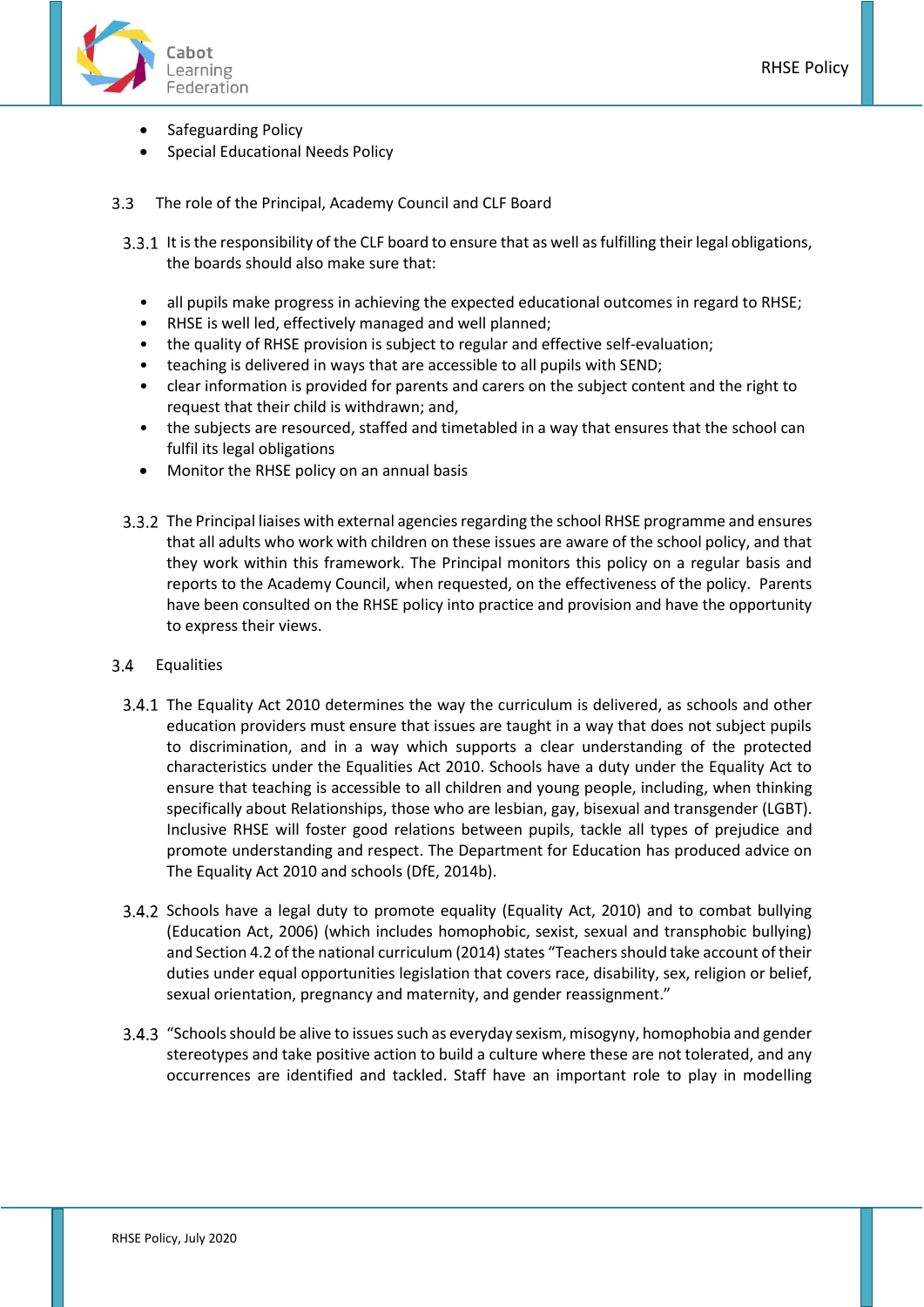

positive behaviours. School pastoral and behaviour policies should support all pupils." (DfE, 2019)

- $3.5$ Jigsaw RSE sample content – the detail of the content mapped out using Jigsaw is included within the appendix
- $3.6$ Withdrawal from Relationship and Sex Education lessons
	- 3.6.1 Parents/carers have the right to withdraw their children from Sex Education provided at school **except for those parts included in statutory National Curriculum Science and that included within Statutory Relationships and Health Education**. Those parents/carers wishing to exercise this right are invited in to see the Principal in school who will explore any concerns and discuss any impact that withdrawal may have on the child. Withdrawal will be monitored across the trust to enable us to work positively and proactively with families and community groups. Once a child has been withdrawn they cannot take part in the **specific sex education lessons (this does not include the science lessons)** until the request for withdrawal has been removed. Materials are available to parents/carers who wish to supplement the school sex education programme or who wish to deliver sex education to their children at home. **Parents and carers cannot withdraw from any aspect of Relationships Education and Health Education lessons covering the changing adolescent body (puberty).**
- Working with parents and carers  $3.7$
- The government guidance on Relationships, Sex Education and Health Education (DfE, 2019) emphasises the importance of schools working in partnership with parents and carers. Parents/carers should be aware that schools are legally required to provide a broad and balanced curriculum. Sex, health and relationships topics can arise incidentally in other subjects, such as Science, Geography, History, RE, and it is not possible to withdraw pupils from these relatively limited and often unplanned discussions. Parents should be given every opportunity to understand the purpose and content of Relationships Education and RSHE. Good communication and opportunities for parents to understand and ask questions about the school's approach can help increase confidence in the curriculum.

### <span id="page-8-0"></span>**4 Health Education including substance education, mental health education and safety education**

 $4.1$ Effective Health Education can make a significant contribution to the development of the personal skills needed by pupils as they grow up. It also enables young people to make responsible and informed decisions about their own and others' health and well-being. Safer online awareness through the curriculum – in the CLF RSHE curriculum content, children are given the opportunity to learn about how to keep themselves and others safe online. Proactive and preventative curriculum content which addresses contextual safeguarding risks is planned in through clear and regular communications within Safeguarding and Leadership teams. Within the CLF Safeguarding policy 2020, there is an expectation that the Designated Safeguarding Lead works alongside the SLT and teaching teams to develop an effective and proactive culture of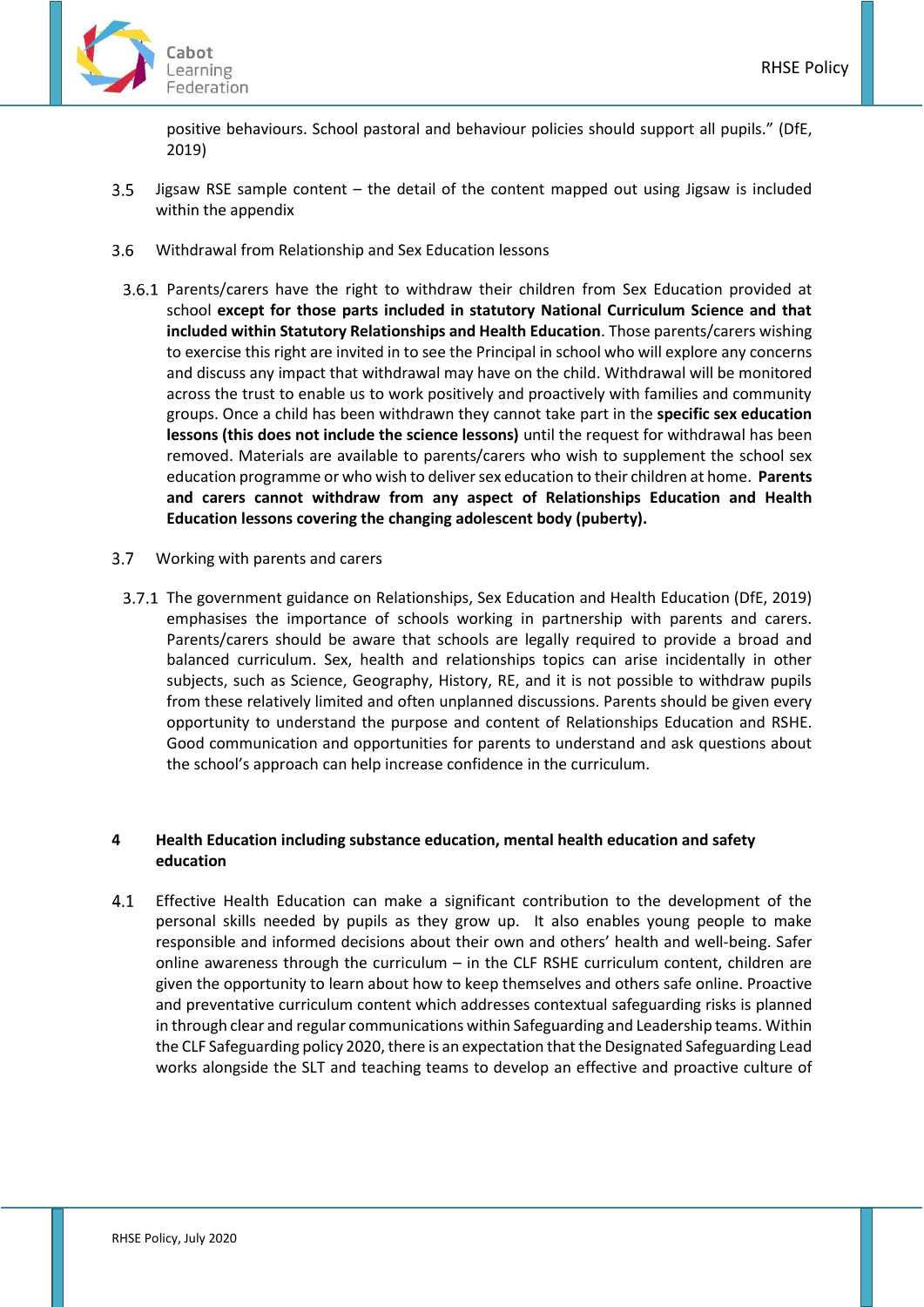

safeguarding across the Academy, including links to Online Safety, Relationship, health and sex education and PSHE.

- $4.2$ Moral and Values Framework
	- 4.2.1 The Health Education programme at our school reflects the school ethos and demonstrates and encourages the following values. For example:
		- Respect for self
		- Respect for others
		- Responsibility for their own actions
		- Responsibility for their family, friends, schools and wider community

Jigsaw's Health Education Content

4.2.2 The grid below shows specific Health Education content for each year group:

# *Age*

| $11 - 12$ | Stress and anxiety, managing mental health, physical activity and mental health,<br>effects of substances, nutrition, sleep, vaccination and immunisation, importance of<br>information on making health choices, characteristics of healthy relationships,<br>healthy romantic relationships, puberty changes, FGM, breast flattening/ironing,<br>media and self-esteem, self-image, brain changes in puberty.                                                                                                                                                                                                                                                                                                                                                                                                                                              |
|-----------|--------------------------------------------------------------------------------------------------------------------------------------------------------------------------------------------------------------------------------------------------------------------------------------------------------------------------------------------------------------------------------------------------------------------------------------------------------------------------------------------------------------------------------------------------------------------------------------------------------------------------------------------------------------------------------------------------------------------------------------------------------------------------------------------------------------------------------------------------------------|
| $12 - 13$ | How positive behaviour affects feelings of wellbeing, money and happiness, ethics<br>and mental wellbeing, positive and negative impact of money, gambling issues, long-<br>term physical health, responsibility for own health, dental health, stress triggers,<br>substances and mood, legislation associated with substances, exploitation and<br>substances, medicine, vaccinations, immunisation, positive relationship with self,<br>social media and relationship with self, negative self-talk, managing a range of<br>relationships, personal space, online etiquette, online privacy and personal safety,<br>coercion, unhealthy balance of power in relationships, behaviours in healthy and<br>unhealthy romantic relationships, alcohol and risky behaviour.                                                                                    |
| 13-14     | Misperceptions about young peoples' health choices, physical and psychological<br>effects of alcohol, alcohol and the law, alcohol dependency, drug classification,<br>supply and possession legislation, emergency situations, first aid, CPR, substances<br>and safety, mental health stigma, triggers, support strategies, managing emotional<br>changes, resilience and how to improve it, reflection on importance of sleep in<br>relation to mental health, reflection on body and brain changes, sexual exploitation,<br>peer approval, grooming, radicalization, county lines, risky experimentation, positive<br>and negative self-identity, abuse and coercion, coercive control, links between body<br>image and mental health, mental health and ill health, media manipulation, self-<br>harm, anxiety disorders, eating disorders, depression. |
| $14 - 15$ | Improving health, sexual health, blood-borne infections, self-examination, diet and<br>long-term health, misuse of prescription drugs, common mental health disorders,<br>positive impact of volunteering, common threats to health including chronic disease,<br>epidemics, misuse of antibiotics, impact of physical health in reaching goals,<br>understanding safety in UK and beyond, ending relationships safely, stages of grief,<br>loss and bereavement, social media and culture, threats to online safety, assessing<br>and managing risk.                                                                                                                                                                                                                                                                                                        |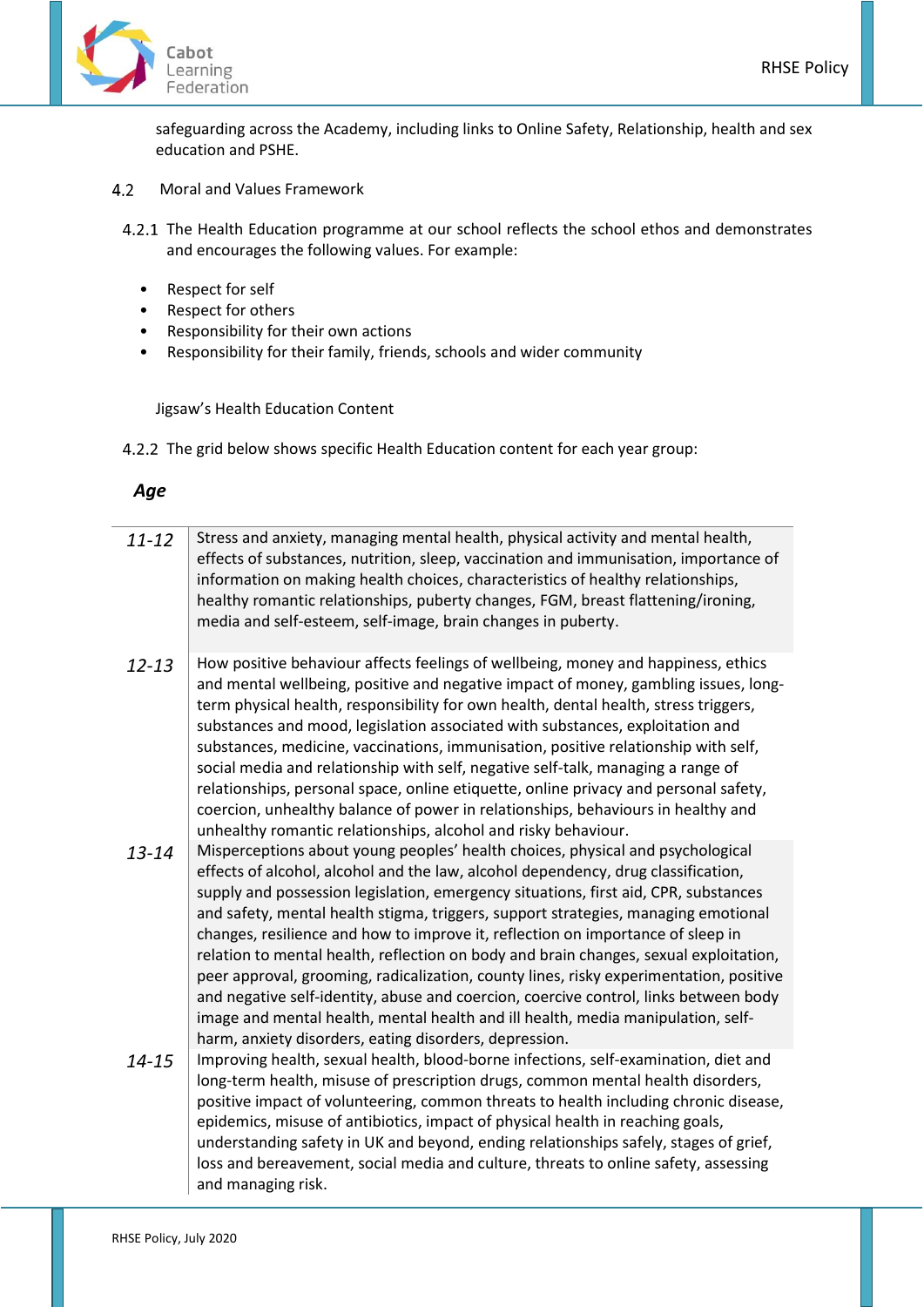

*15-16* Managing anxiety and stress, exam pressure, concentration strategies, work- life balance, sexual health, hygiene, self-examination, STIs, sexual pressure, fertility, contraception, pregnancy facts and myths, identifying a range of health risks and strategies for staying safe, protecting sexual and reproductive health, safely ending relationships, spectrum of gender and sexuality, LGBT+ rights and protection under the Equality Act, "coming out" challenges, LGBT+ media stereotypes, forced marriage, honour-based violence, FGM and other abuses.

#### $4.3$ Differentiation/SEND

- As will all subjects, teachers will need to tailor each lesson to meet the needs of the children in their class.
- 4.3.2 They will consider:
	- How the needs of particular pupils will be met
	- How provision is inclusive of all pupils and consistent with the Equality Act

#### $4.4$ Safeguarding

The school has a separate Safeguarding and Child Protection Policy. RHSE, Online Safety, PSHE - all play an important part in helping children to understand the difference between safe and unsafe relationships and equips them with the skills to get help if they need it. Effective RSE may bring about disclosures of child protection issues and staff are fully aware of the procedures for reporting their concerns. Safeguarding through the curriculum is an essential aspect of the enactment of this policy. Children are taught about how to stay safe online, through both the RSHE and the computing curriculum, in addition to the broader PSHE curriculum.

- 4.4.1 Teachers need to be aware that sometimes disclosures may be made during RHSE lessons; in which case, safeguarding procedures must be followed immediately. Sometimes it is clear that certain children may need time to talk one-to-one after the lesson closes. It is important to allow the time and appropriate staffing for this to happen. If disclosures occur, the school's disclosure and/or confidentiality policy is followed.
- Monitoring and evaluation  $4.5$ 
	- 4.5.1 The RHSE leader will monitor delivery of the programme through observation and discussion with teaching staff to ensure consistent and coherent curriculum provision.
	- Evaluation of the programme's effectiveness will be conducted on the basis of:
		- Pupil and teacher evaluation of the content and learning processes
		- Staff meetings to review and share experience
- 4.6 External contributors
	- External contributors from the community, e.g. health promotion specialists, school nurses, social workers, and community police and fire officers, make a valuable contribution to the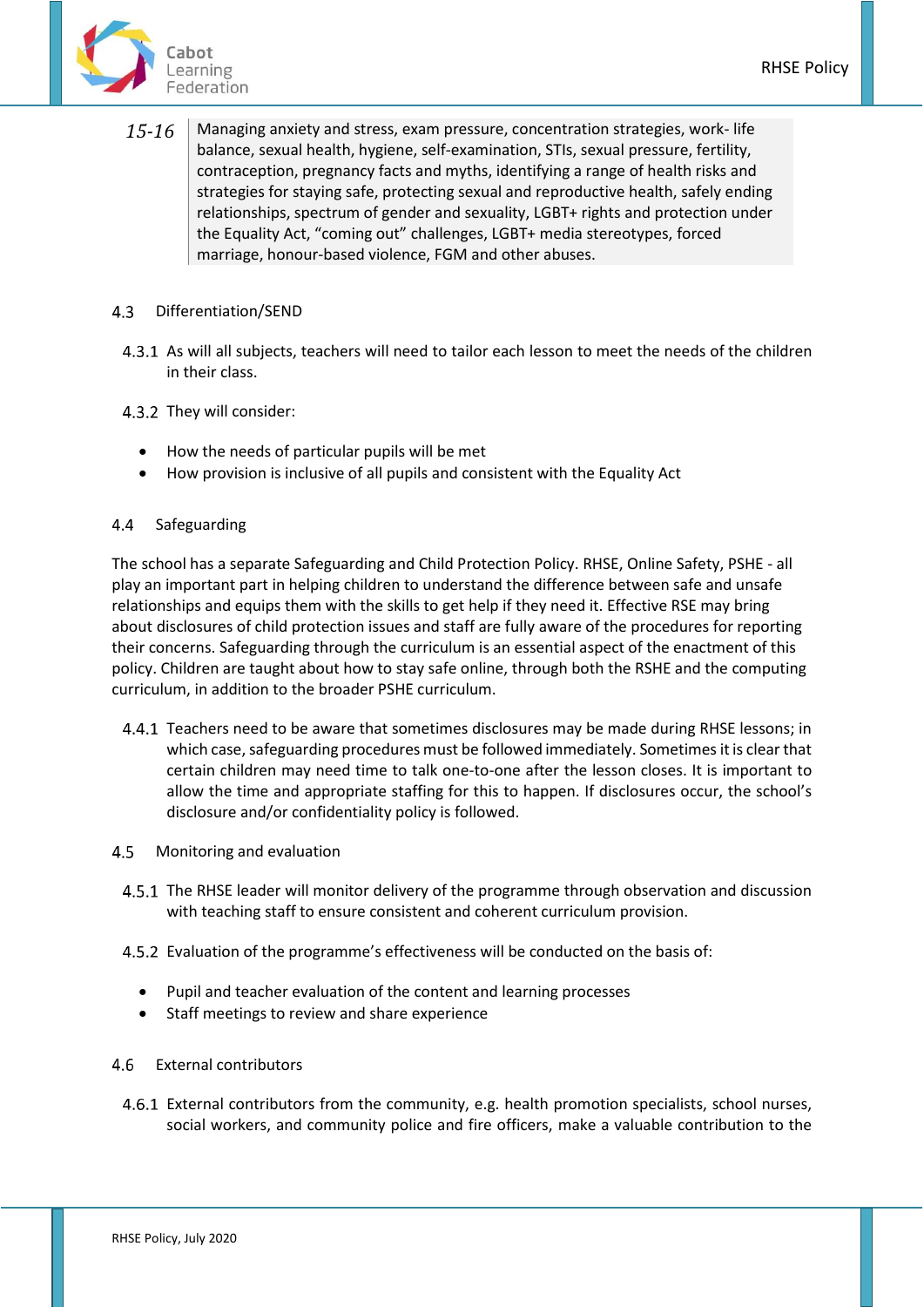

RHSE and PSHE curriculum. Their input is carefully planned and monitored so as to fit into and complement the learning.

4.6.2 Teachers/leaders are always be present during these sessions and remain responsible for the delivery of the RHSE programme.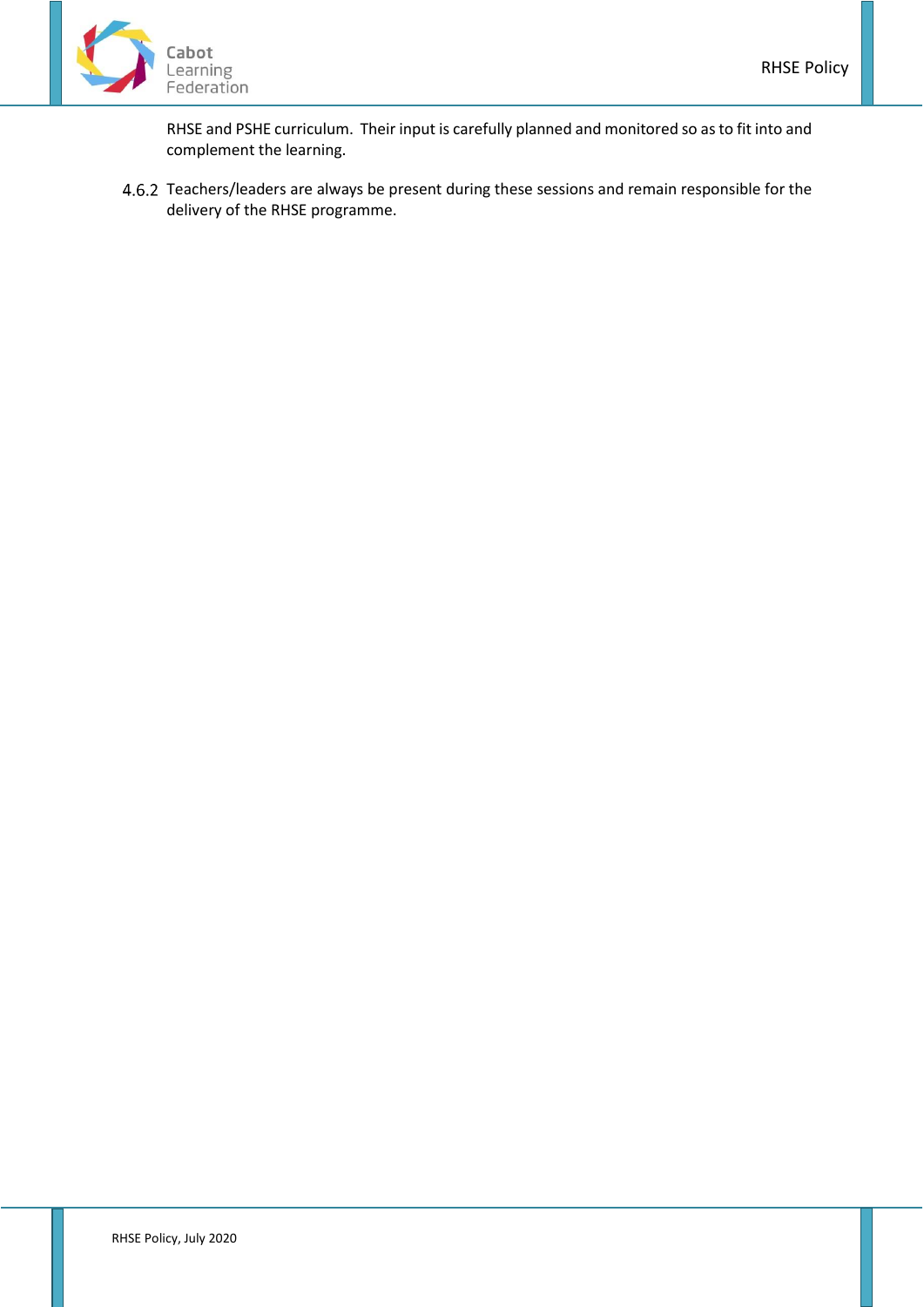

#### <span id="page-12-0"></span>**Appendix 1 - DfE Expectations**

#### **By the end of primary school: Families and people who care for me**

Pupils should know

• that families are important for children growing up because they can give love, security and stability.

• the characteristics of healthy family life, commitment to each other, including in times of difficulty, protection and care for children and other family members, the importance of spending time together and sharing each other's lives.

• that others' families, either in school or in the wider world, sometimes look different from their family, but that they should respect those differences and know that other children's families are also characterised by love and care.

• that stable, caring relationships, which may be of different types, are at the heart of happy families, and are important for children's security as they grow up.

• that marriage13 represents a formal and legally recognised commitment of two people to each other which is intended to be lifelong.

• how to recognise if family relationships are making them feel unhappy or unsafe, and how to seek help or advice from others if needed.

#### **Caring friendships**

Pupils should know

• how important friendships are in making us feel happy and secure, and how people choose and make friends.

• the characteristics of friendships, including mutual respect, truthfulness, trustworthiness, loyalty, kindness, generosity, trust, sharing interests and experiences and support with problems and difficulties.

• that healthy friendships are positive and welcoming towards others, and do not make others feel lonely or excluded.

• that most friendships have ups and downs, and that these can often be worked through so that the friendship is repaired or even strengthened, and that resorting to violence is never right.

• how to recognise who to trust and who not to trust, how to judge when a friendship is making them feel unhappy or uncomfortable, managing conflict, how to manage these situations and how to seek help or advice from others, if needed.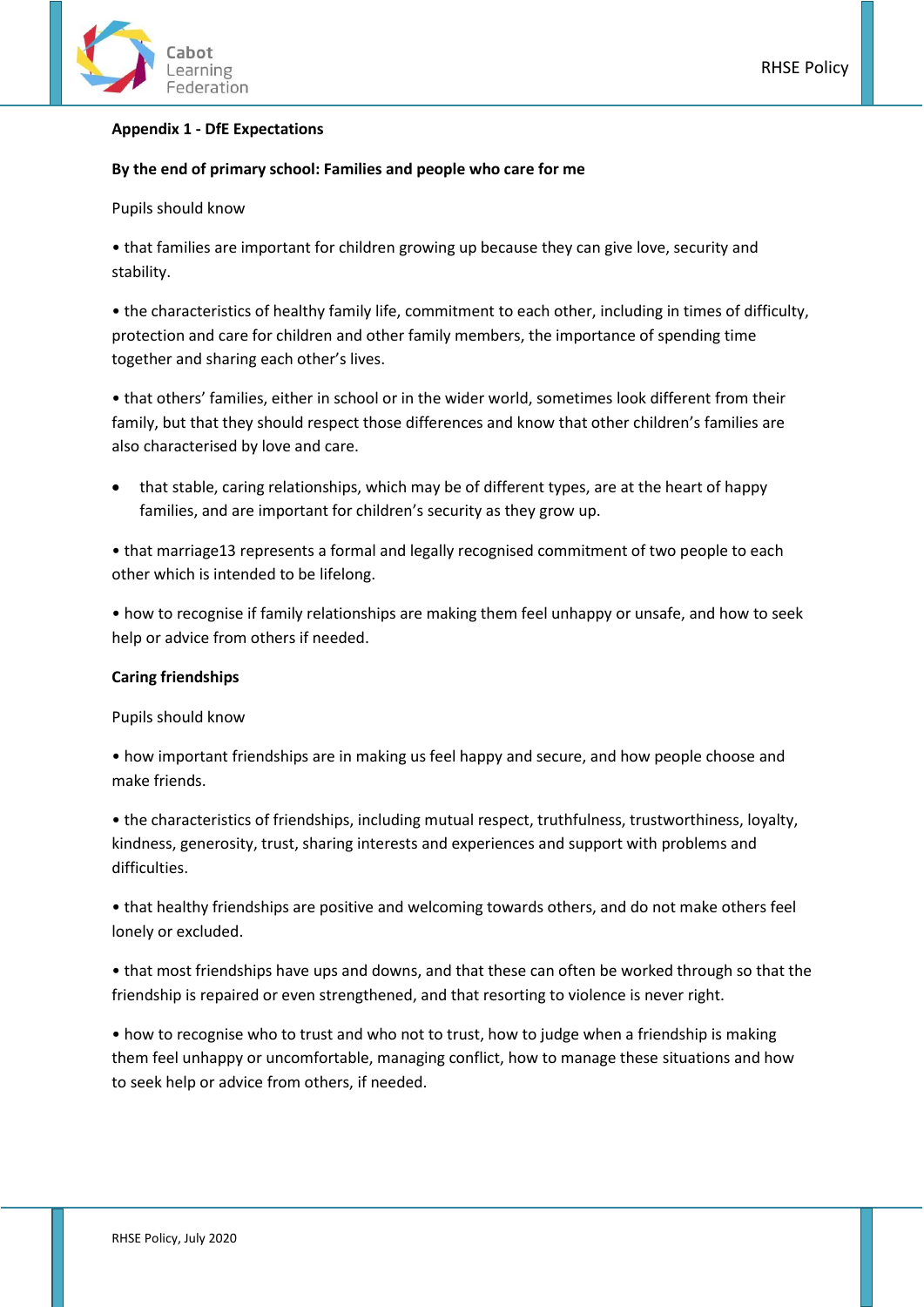

### **Respectful relationships**

#### Pupils should know

• the importance of respecting others, even when they are very different from them (for example, physically, in character, personality or backgrounds), or make different choices or have different preferences or beliefs.

• practical steps they can take in a range of different contexts to improve or support respectful relationships.

- the conventions of courtesy and manners.
- the importance of self-respect and how this links to their own happiness.

• that in school and in wider society they can expect to be treated with respect by others, and that in turn they should show due respect to others, including those in positions of authority.

- about different types of bullying (including cyberbullying), the impact of bullying, responsibilities of bystanders (primarily reporting bullying to an adult) and how to get help.
- what a stereotype is, and how stereotypes can be unfair, negative or destructive.
- the importance of permission-seeking and giving in relationships with friends, peers and adults.

### **Online relationships**

Pupils should know

• that people sometimes behave differently online, including by pretending to be someone they are not.

• that the same principles apply to online relationships as to face-to-face relationships, including the importance of respect for others online including when we are anonymous.

• the rules and principles for keeping safe online, how to recognise risks, harmful content and contact, and how to report them.

• how to critically consider their online friendships and sources of information including awareness of the risks associated with people they have never met.

• how information and data is shared and used online.

#### **Being safe**

Pupils should know

• what sorts of boundaries are appropriate in friendships with peers and others (including in a digital context).

• about the concept of privacy and the implications of it for both children and adults; including that it is not always right to keep secrets if they relate to being safe.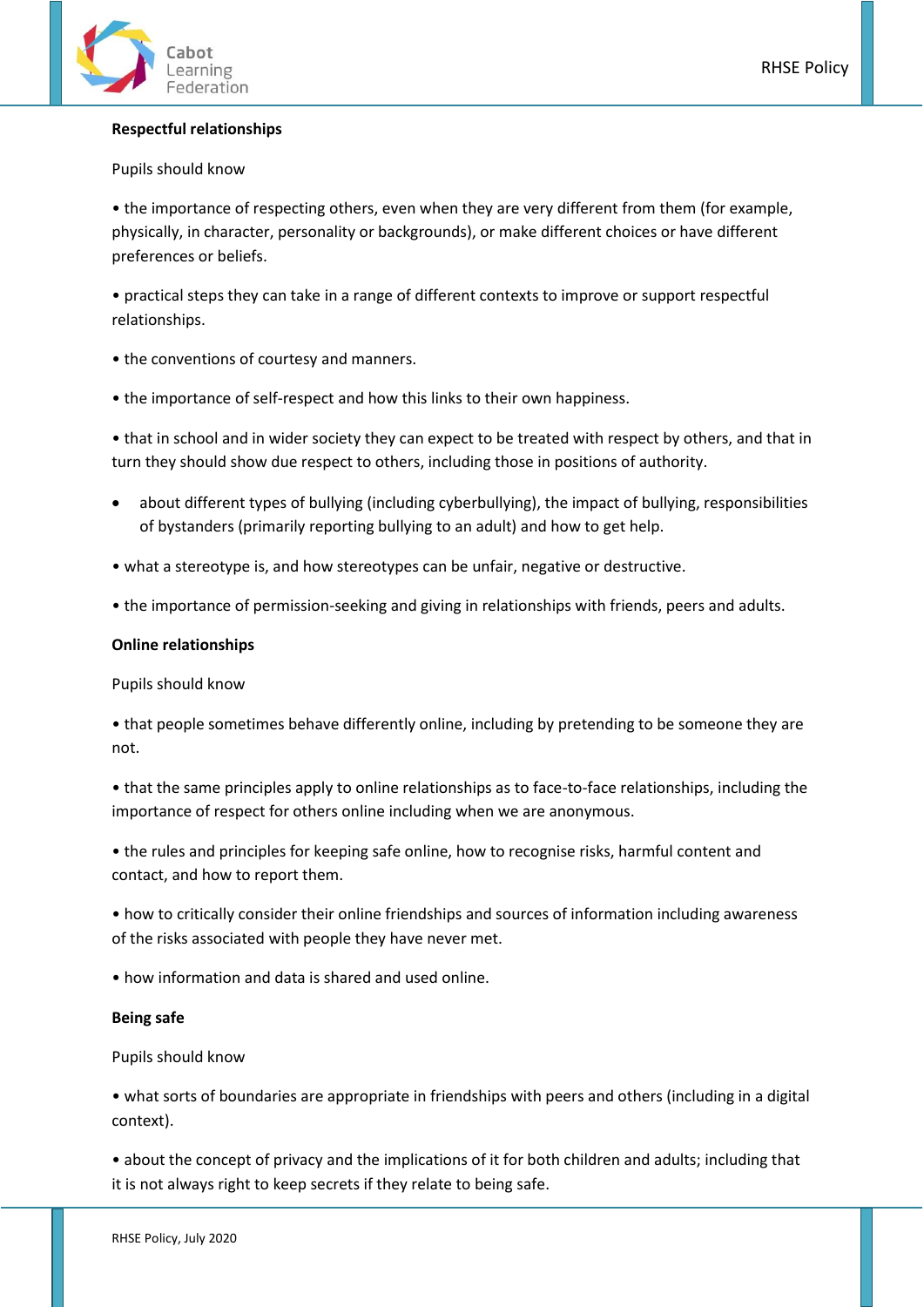

• that each person's body belongs to them, and the differences between appropriate and inappropriate or unsafe physical, and other, contact.

• how to respond safely and appropriately to adults they may encounter (in all contexts, including online) whom they do not know.

- how to recognise and report feelings of being unsafe or feeling bad about any adult.
- how to ask for advice or help for themselves or others, and to keep trying until they are heard.
- how to report concerns or abuse, and the vocabulary and confidence needed to do so.
- where to get advice e.g. family, school and/or other sources.

**By the end of secondary school:**

**Schools should continue to develop knowledge on topics specified for primary as required and in addition cover the following content by the end of secondary:**

#### **Families**

• that there are different types of committed, stable relationships.

• how these relationships might contribute to human happiness and their importance for bringing up children.

• what marriage is, including their legal status e.g. that marriage carries legal rights and protections not available to couples who are cohabiting or who have married, for example, in an unregistered religious ceremony.

• why marriage is an important relationship choice for many couples and why it must be freely entered into.

• the characteristics and legal status of other types of long-term relationships.

• the roles and responsibilities of parents with respect to raising of children, including the characteristics of successful parenting.

• how to: determine whether other children, adults or sources of information are trustworthy: judge when a family, friend, intimate or other relationship is unsafe (and to recognise this in others' relationships); and, how to seek help or advice, including reporting concerns about others, if needed.

# **Respectful relationships, including friendships:**

Respectful relationships, including friendships Pupils should know

• the characteristics of positive and healthy friendships (in all contexts, including online) including: trust, respect, honesty, kindness, generosity, boundaries, privacy, consent and the management of conflict, reconciliation and ending relationships. This includes different (non-sexual) types of relationship.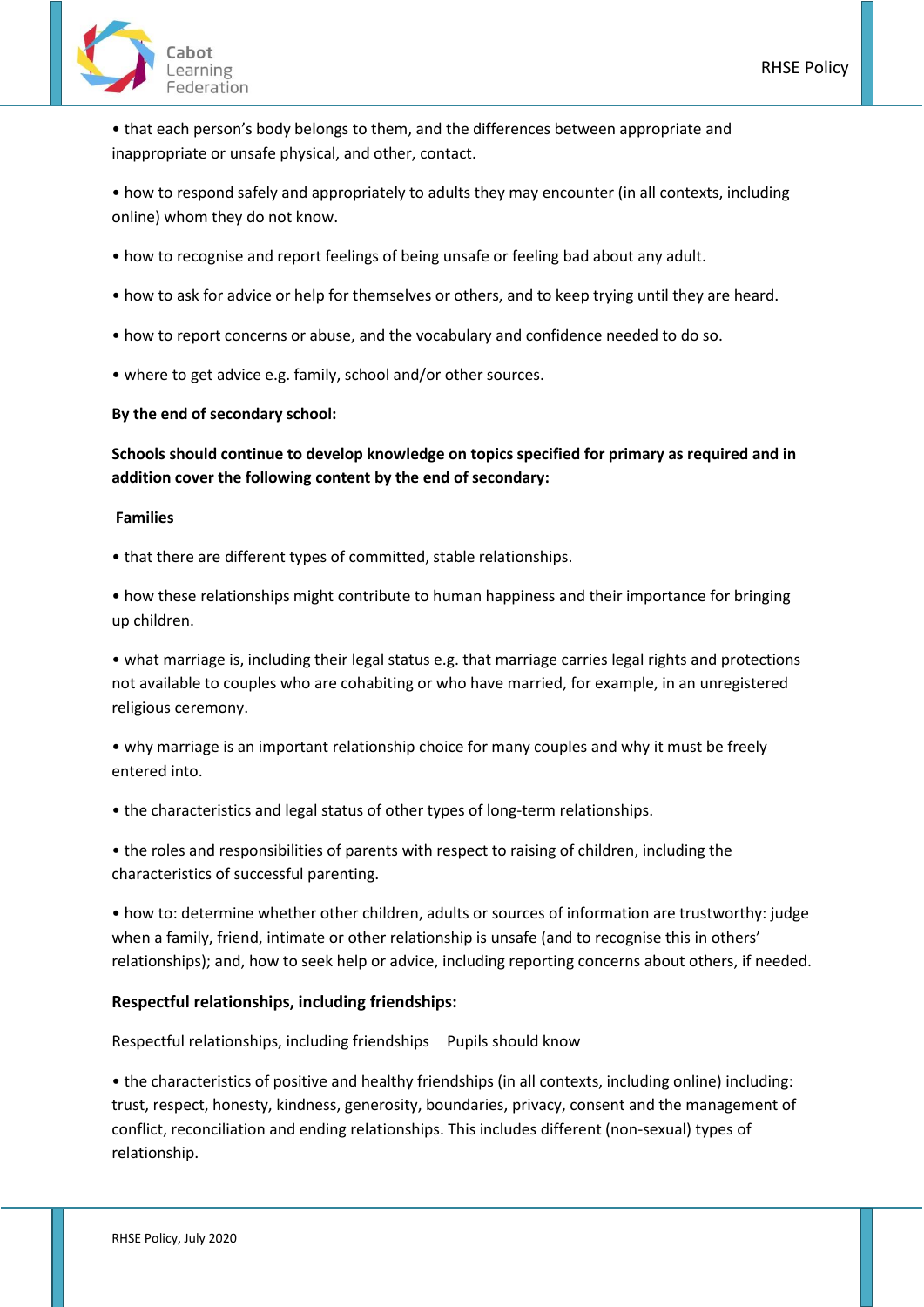

• practical steps they can take in a range of different contexts to improve or support respectful relationships.

• how stereotypes, in particular stereotypes based on sex, gender, race, religion, sexual orientation or disability, can cause damage (e.g. how they might normalise non-consensual behaviour or encourage prejudice).

• that in school and in wider society they can expect to be treated with respect by others, and that in turn they should show due respect to others, including people in positions of authority and due tolerance of other people's beliefs.

• about different types of bullying (including cyberbullying), the impact of bullying, responsibilities of bystanders to report bullying and how and where to get help.

• that some types of behaviour within relationships are criminal, including violent behaviour and coercive control.

• what constitutes sexual harassment and sexual violence and why these are always unacceptable.

• the legal rights and responsibilities regarding equality (particularly with reference to the protected characteristics as defined in the Equality Act 2010) and that everyone is unique and equal.

### **Online and media**

Pupils should know:

• their rights, responsibilities and opportunities online, including that the same expectations of behaviour apply in all contexts, including online.

• about online risks, including that any material someone provides to another has the potential to be shared online and the difficulty of removing potentially compromising material placed online.

• not to provide material to others that they would not want shared further and not to share personal material which is sent to them.

• what to do and where to get support to report material or manage issues online.

• the impact of viewing harmful content.

• that specifically sexually explicit material e.g. pornography presents a distorted picture of sexual behaviours, can damage the way people see themselves in relation to others and negatively affect how they behave towards sexual partners.

• that sharing and viewing indecent images of children (including those created by children) is a criminal offence which carries severe penalties including jail.

• how information and data is generated, collected, shared and used online.

#### **Being safe**

Pupils should know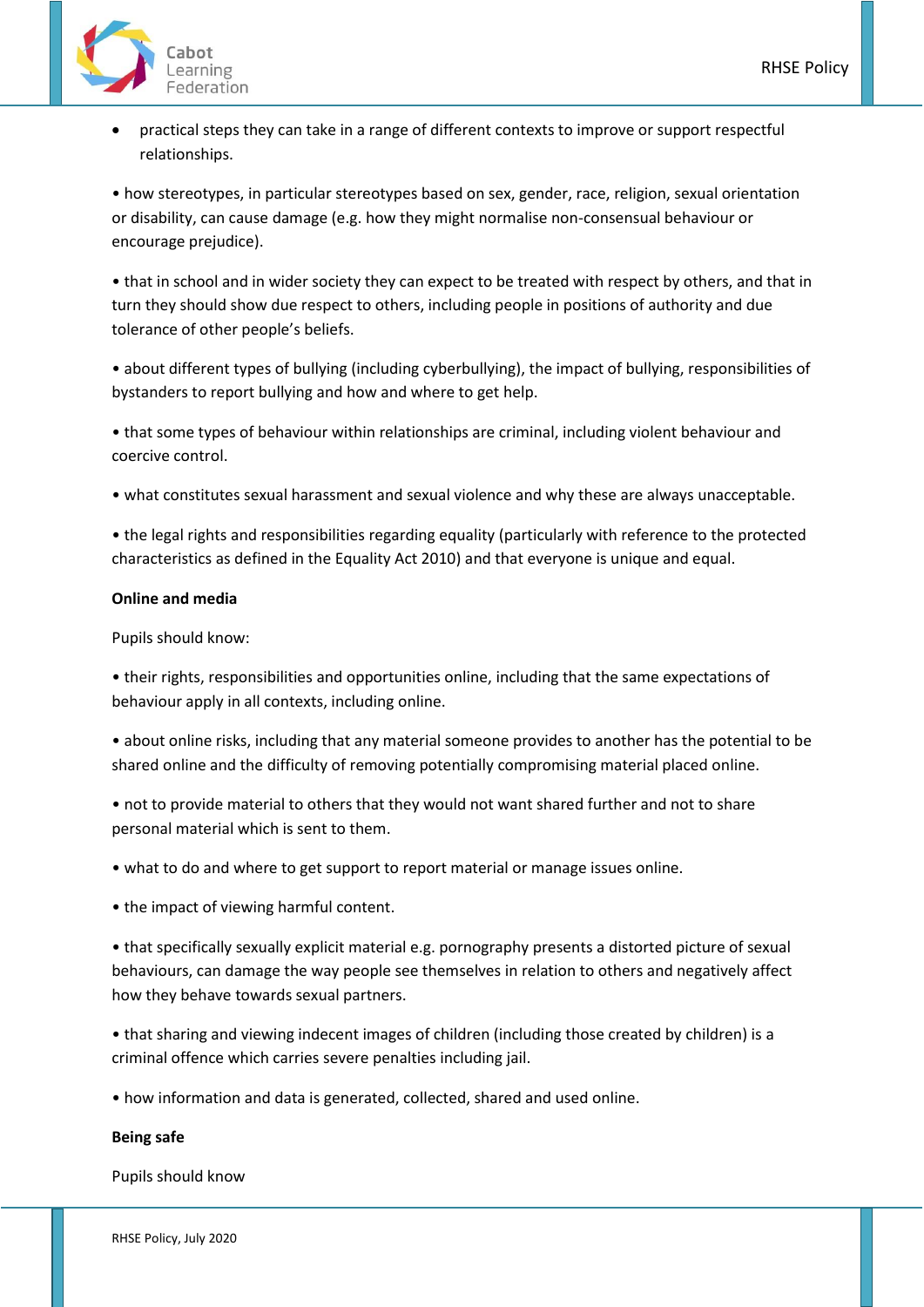

• the concepts of, and laws relating to, sexual consent, sexual exploitation, abuse, grooming, coercion, harassment, rape, domestic abuse, forced marriage, honour-based violence and FGM, and how these can affect current and future relationships.

• how people can actively communicate and recognise consent from others, including sexual consent, and how and when consent can be withdrawn (in all contexts, including online).

#### **Intimate and sexual relationships, including sexual health**

Pupils should know

• how to recognise the characteristics and positive aspects of healthy one-to-one intimate relationships, which include mutual respect, consent, loyalty, trust, shared interests and outlook, sex and friendship.

• that all aspects of health can be affected by choices they make in sex and relationships, positively or negatively, e.g. physical, emotional, mental, sexual and reproductive health and wellbeing.

• the facts about reproductive health, including fertility, and the potential impact of lifestyle on fertility for men and women and menopause.

• that there are a range of strategies for identifying and managing sexual pressure, including understanding peer pressure, resisting pressure and not pressurising others.

- that they have a choice to delay sex or to enjoy intimacy without sex.
- the facts about the full range of contraceptive choices, efficacy and options available.
- the facts around pregnancy including miscarriage.

• that there are choices in relation to pregnancy (with medically and legally accurate, impartial information on all options, including keeping the baby, adoption, abortion and where to get further help).

• how the different sexually transmitted infections (STIs), including HIV/AIDs, are transmitted, how risk can be reduced through safer sex (including through condom use) and the importance of and facts about testing.

• about the prevalence of some STIs, the impact they can have on those who contract them and key facts about treatment.

• how the use of alcohol and drugs can lead to risky sexual behaviour.

• how to get further advice, including how and where to access confidential sexual and reproductive health advice and treatment.

**Since September 2020 parents can only opt to withdraw their child from sex education elements of RSHE (not relationship elements), up to and until three terms before the child turns 16.** After that point, if the child wishes to receive sex education rather than be withdrawn, the school must make arrangements to provide the child with sex education during one of those terms.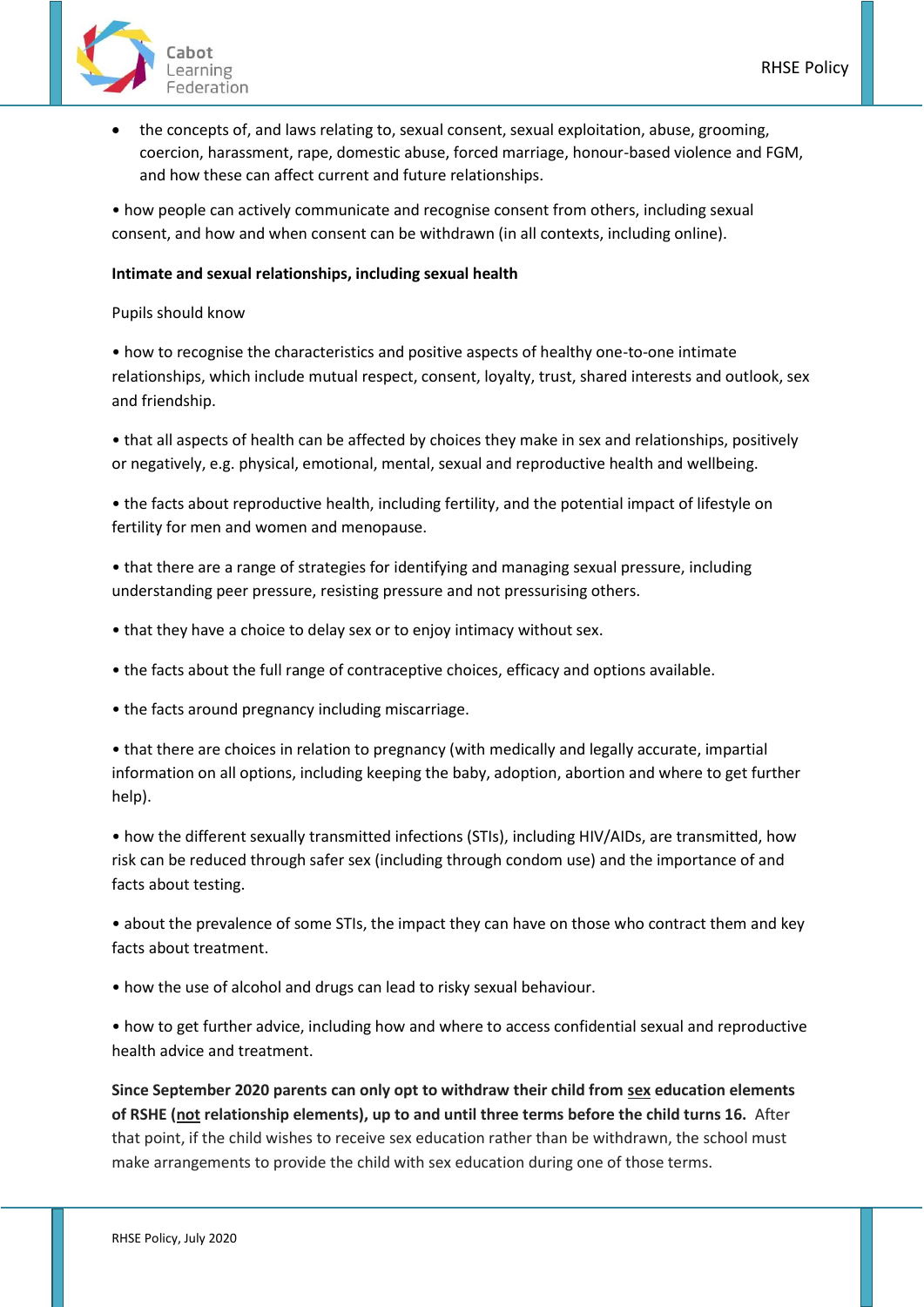

# <span id="page-17-0"></span>**Appendix 2 – Jigsaw mapping – this is provided as a guide only. Not all CLF settings use Jigsaw as a resource to support the content taught. It is only one part of the overall picture of provision taught through the curriculum strands.**

4.6.3 The grid below shows specific Relationship and Sex Education content for each year group:

| Age       |                                                                                                                                                                                                                                                                                                                                                                                                                                                                                                                                                                                                                                                                                                                                                                                  |
|-----------|----------------------------------------------------------------------------------------------------------------------------------------------------------------------------------------------------------------------------------------------------------------------------------------------------------------------------------------------------------------------------------------------------------------------------------------------------------------------------------------------------------------------------------------------------------------------------------------------------------------------------------------------------------------------------------------------------------------------------------------------------------------------------------|
| $11 - 12$ | Characteristics of healthy relationships, healthy romantic relationships, consent,<br>relationships and change, emotions within friendships, being discerning, assertiveness,<br>sexting, puberty changes, FGM, breast flattening/ironing, responsibilities of parenthood,<br>types of committed relationships, happiness and intimate relationships, media and self-<br>esteem, self-image, brain changes in puberty.                                                                                                                                                                                                                                                                                                                                                           |
| $12 - 13$ | Self-identity, family and identity, positive change made by others, how positive<br>behaviour affects feelings of wellbeing, social injustice, inequality, community cohesion<br>and support, multiculturalism, race and religion, prejudice, LGBT+ bullying, positive<br>relationship with self, social media and relationship with self, negative self-talk,<br>managing a range of relationships, personal space, online etiquette, online privacy and<br>personal safety, coercion, unhealthy balance of power in relationships, types of close<br>intimate relationships, physical attraction, legal status of relationships, behaviours in<br>healthy and unhealthy romantic relationships, pornography, sexuality, alcohol and risky<br>behaviour                         |
| $13 - 14$ | Perceptions about intimate relationships, consent, sexual exploitation, peer approval,<br>grooming, radicalization, county lines, risky experimentation, positive and negative self-<br>identity, abuse and coercion, coercive control, phobic and racist language, legal<br>consequences of bullying and hate crime, sexism, ageism, positive and negative<br>language, banter, bullying in the workplace, direct and indirect discrimination,<br>harassment, victimisation, prejudice, discrimination and stereotyping, power and control<br>in intimate relationships, risk in intimate relationships, importance of sexual consent,<br>assertiveness skills, sex and the law, pornography and stereotypes, contraception<br>choices, family planning, STIs.                  |
| $14 - 15$ | Ending relationships safely, equality including in the workplace, in society, in<br>relationships, equality and vulnerable groups, power and control, relationships and<br>reaching goals, sexual health, sustaining long-term relationships, relationship choices,<br>ending relationships safely, consequences of relationships ending (e.g. bullying), revenge<br>porn, grief-cycle, divorce and separation, impact of family breakup on children,<br>understanding love, fake news and rumourmongering, abuse in teenage relationships,<br>legislation, reflection on change so far and how to manage it successfully, decision<br>making, sexual identity gender, spectrum of sexuality, stereotypes in romantic<br>relationships, sexual identity and risk, family change. |
| 15-16     | Long-term relationship dreams and goals, parenting skills and challenges, sexual health,<br>self-examination, STIs, sexual pressure, fertility, contraception, pregnancy facts and<br>myths, stages of intimate relationships, positive and negative connotations of sex,<br>protecting sexual and reproductive health, safely ending relationships, spectrum of<br>gender and sexuality, LGBT+ rights and protection under the Equality Act, "coming out"<br>challenges, LGBT+ media stereotypes, power, control and sexual experimentation,<br>forced marriage, honour-based violence, FGM and other abuses, hate crime.                                                                                                                                                       |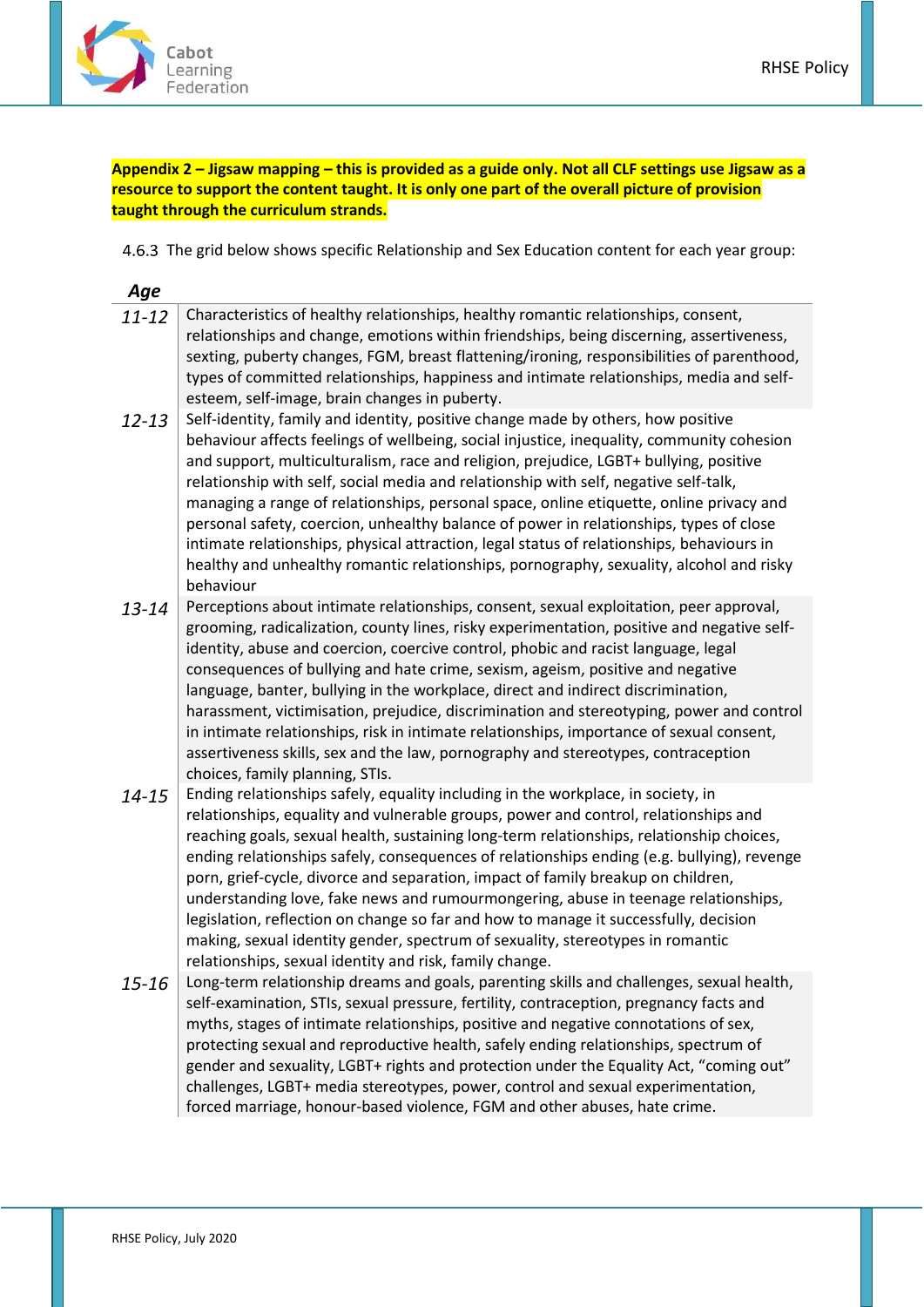

#### <span id="page-18-0"></span>**Appendix 3 – Legislation and Guidance**

#### **Legislation:**

- Education (Independent School Standards) Regulations 2014;
- Where relevant for a particular school: *Statutory framework for the Early Years Foundation Stage* (DfE, March 2017)
- Education and Skills Act 2008
- Education Act 2002
- Children Act 1989 (where relevant for a school within the Federation)
- Childcare Act 2006 (where relevant for a school within the Federation)
- Equality Act 2010
- Children and Families Act 2014
- Children and Social Work Act 2017
- Data Protection Act 2018 and General Data Protection Regulation (GDPR)
- Relationships Education, Relationships and Sex Education and Health Education (England) Regulations 2019
- Smoke-free (Premises and Enforcement) Regulations 2006

# **Guidance**

- DfE Relationships education, relationships and sex education and health education (DfE, June 2019)
- [Keeping children safe in education \(](https://www.gov.uk/government/publications/keeping-children-safe-in-education--2)DfE, September 2019) (**KCSIE**) (*please note that this is due to be updated before September*)
- [Working together to safeguard children: statutory guidance on inter-agency](https://www.gov.uk/government/publications/working-together-to-safeguard-children--2)  [working to safeguard and promote the welfare of children](https://www.gov.uk/government/publications/working-together-to-safeguard-children--2) (DfE, July 2018)
- [Sexting in schools and colleges: responding to incidents and safeguarding](https://www.gov.uk/government/uploads/system/uploads/attachment_data/file/609874/6_2939_SP_NCA_Sexting_In_Schools_FINAL_Update_Jan17.pdf)  [young people \(](https://www.gov.uk/government/uploads/system/uploads/attachment_data/file/609874/6_2939_SP_NCA_Sexting_In_Schools_FINAL_Update_Jan17.pdf)UK Council for Child Internet Safety, August 2016)
- [Multi-agency statutory guidance on female genital mutilation \(](https://www.gov.uk/government/uploads/system/uploads/attachment_data/file/512906/Multi_Agency_Statutory_Guidance_on_FGM__-_FINAL.pdf)HM Government, April 2016);
- [Sexual violence and sexual harassment between children in schools and](https://www.gov.uk/government/uploads/system/uploads/attachment_data/file/667862/Sexual_Harassment_and_Sexual_Violence_-_Advice.pdf)  [colleges](https://www.gov.uk/government/uploads/system/uploads/attachment_data/file/667862/Sexual_Harassment_and_Sexual_Violence_-_Advice.pdf) (DfE, May 2018);